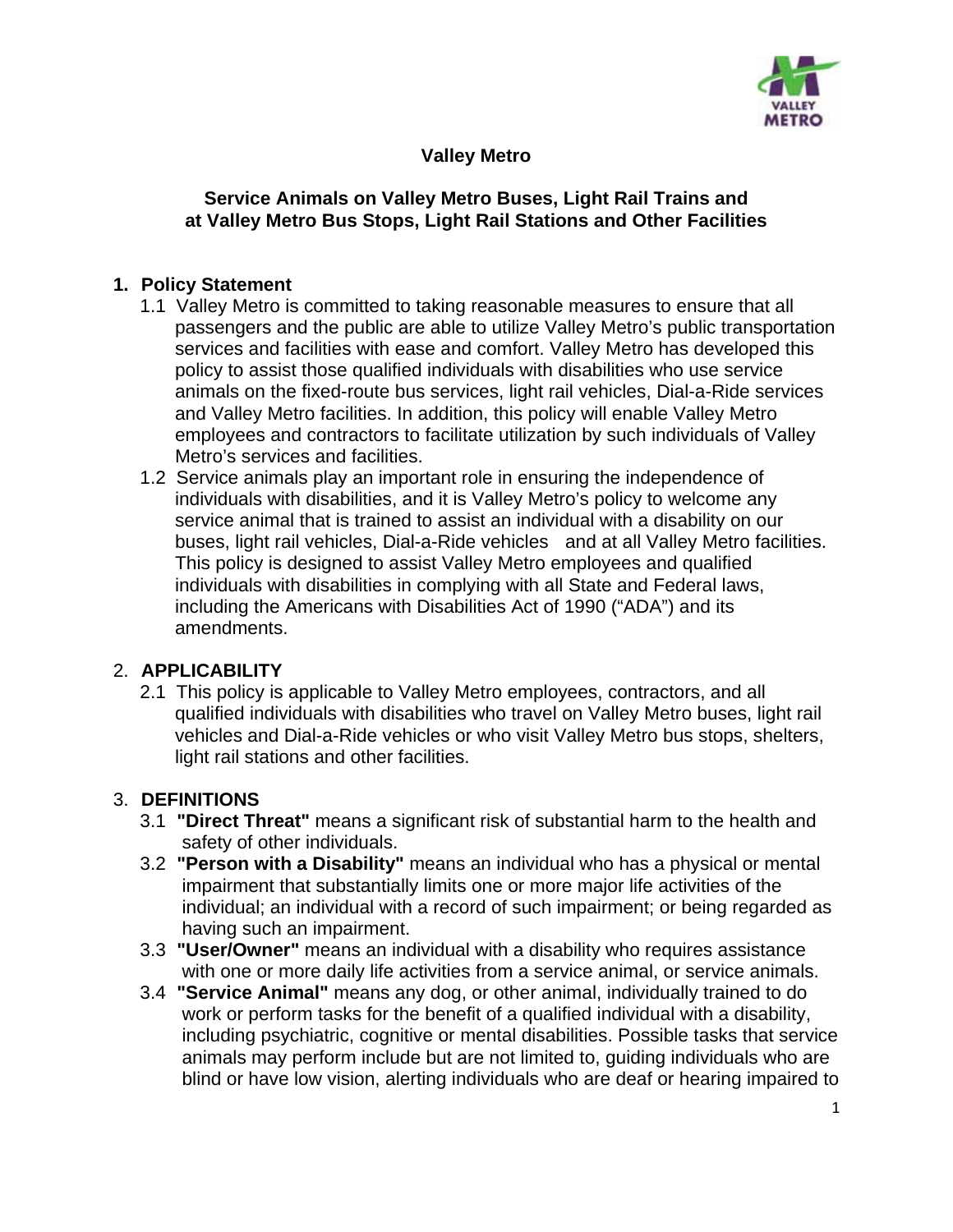

the presence of people or sounds, pulling a wheelchair, fetching dropped items, assisting an individual during a seizure, retrieving medicine or alerting the individual to a telephone call, providing physical support to assist with balance and stability to individuals with mobility disabilities and assisting individuals including those with cognitive disabilities with navigation. A service animal is *not* a pet or a comfort animal.

3.5 **"Companion Animal"** (also referred to as "comfort animal" or "therapy animal"): means an animal which may provide a sense of well-being, comfort or companionship to a person (including individuals with disabilities) but which is not individually trained to perform specific tasks of daily living to assist people with disabilities. Companion animals are subject to Valley Metro's policies and procedures for transporting pets. Companion animals are not the same as service animals, and they do not have the same rights as service animals to board and ride Valley Metro buses, light rail vehicles and Dial-a-Ride vehicles.

### 4. **STANDARDS**

- 4.1 Owners/users of service animals are welcome in all Valley Metro facilities and on-board all Valley Metro buses, light rail vehicles and Dial-a-Ride vehicles, whether owned or operated by Valley Metro or any contractor or subcontractor thereto. Companion, comfort and therapy animals are not permitted in Valley Metro facilities or on Valley Metro buses and light rail vehicles unless they can be stowed within an enclosed pet carrier that fits on the customer's lap or on the floor beneath the customer's seat.
- 4.2 Employees of Valley Metro, its contractors and subcontractors may ask the following questions to verify that an animal traveling with a Valley Metro passenger is a service animal:
	- 4.2.1 Is the animal a service animal?
	- 4.2.2 What specific tasks is the animal trained to perform?
- 4.3 The user/owner boarding a Valley Metro vehicle with a service animal may not be charged an extra fee for the service animal.
- 4.4 The user/owner is not limited in the number of service animals he/she may have as each may provide a different type of service.
- 4.5 The user/owner must be in control of the service animal(s) at all times.
- 4.6 The service animal(s) must be appropriately trained and be able to perform its tasks for the benefit of the user/owner.
- 4.7 There is no specific requirement about how to board a service animal onto the bus, light rail vehicle or Dial-a-Ride vehicle. The vehicle operator should ask the user/owner how he/she would like to board with his/her service animal(s), and follow the requested procedures, if appropriate. An operator may call Dispatch for assistance.
- 4.8 Users/owners with service animals may not be required to sit in a specified area.
- 4.9 Service animals must sit or lie at their owner's feet or may be held in the owner's lap.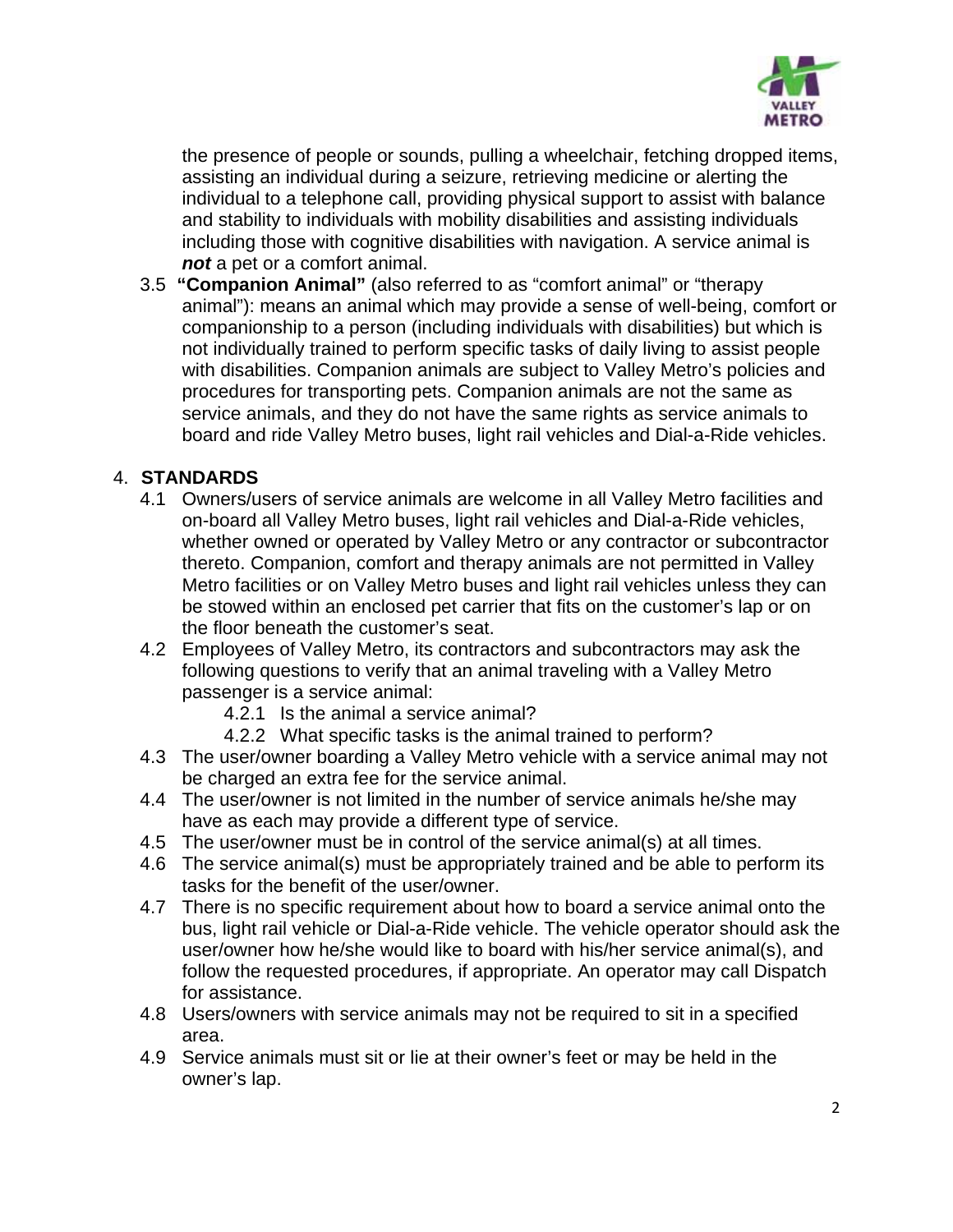

- 4.10 Service animals may not occupy a seat or block any aisle, vehicle entrance or exit.
- 4.11 A person's right to travel with a service animal may not be denied even if there is another passenger who is afraid of animals or who has an allergy to the service animal. In such instances, the passenger with the service animal may board as normal, and the passenger who is allergic to, or afraid of, the service animal may board the bus at a different door and sit or stand in a location as far from the service animal and its owner/user as possible.
- 4.12 A service animal may be barred from Valley Metro facilities, buses and/or light rail vehicles when:
	- 4.12.1 The animal causes damage to Valley Metro buses, light rail vehicles or facilities.
	- 4.12.2 The animal poses a direct threat to the health or safety of other passengers or employees.
	- 4.12.3 The owner/user is unable to maintain verbal or physical control over the animal.
- 4.13 Valley Metro may not bar access to a service animal based on experience with other service animals of the same type or breed, or on an unreasonable fear that is not related to the service animal's actual behavior.
- 4.14 Other passengers are requested not to call, touch or interfere with a service animal without the consent of its owner/user.
- 4.15 Any individual who violates this policy may be required to exit Valley Metro facilities, buses and/or light rail vehicles.

# 5. **OWNER/USER RESPONSIBILITIES**

- 5.1 Read and become familiar with Valley Metro's service animal policies
- 5.2 Be prepared to explain whether or not your animal is a service animal and what task(s) of daily living your animal(s) is/are trained to perform
- 5.3 Know the best way to safely board and ride with your service animal(s)
- 5.4 Maintain continuous verbal and/or physical control over your service animal(s) at Valley Metro facilities or when riding Valley Metro buses, light rail vehicles and/or Dial-a-Ride vehicles
- 5.5 Immediately control any inappropriate or threatening behavior exhibited by your service animal while visiting Valley Metro facilities or when riding Valley Metro buses, light rail vehicles or Dial-a-Ride vehicles
- 5.6 Request drivers or other Valley Metro personnel to provide assistance when boarding, riding or disembarking the bus, light rail vehicle or Dial-a-Ride vehicle with your service animal(s)
- 5.7 Reimburse Valley Metro for any damage which your service animal causes when visiting Valley Metro facilities or riding Valley Metro buses, light rail vehicles and/or Dial-a-Ride vehicles

# 6. **TRAINING FOR VALLEY METRO EMPLOYEES**

6.1 All front-line employees of Valley Metro, its contractors and subcontractors,